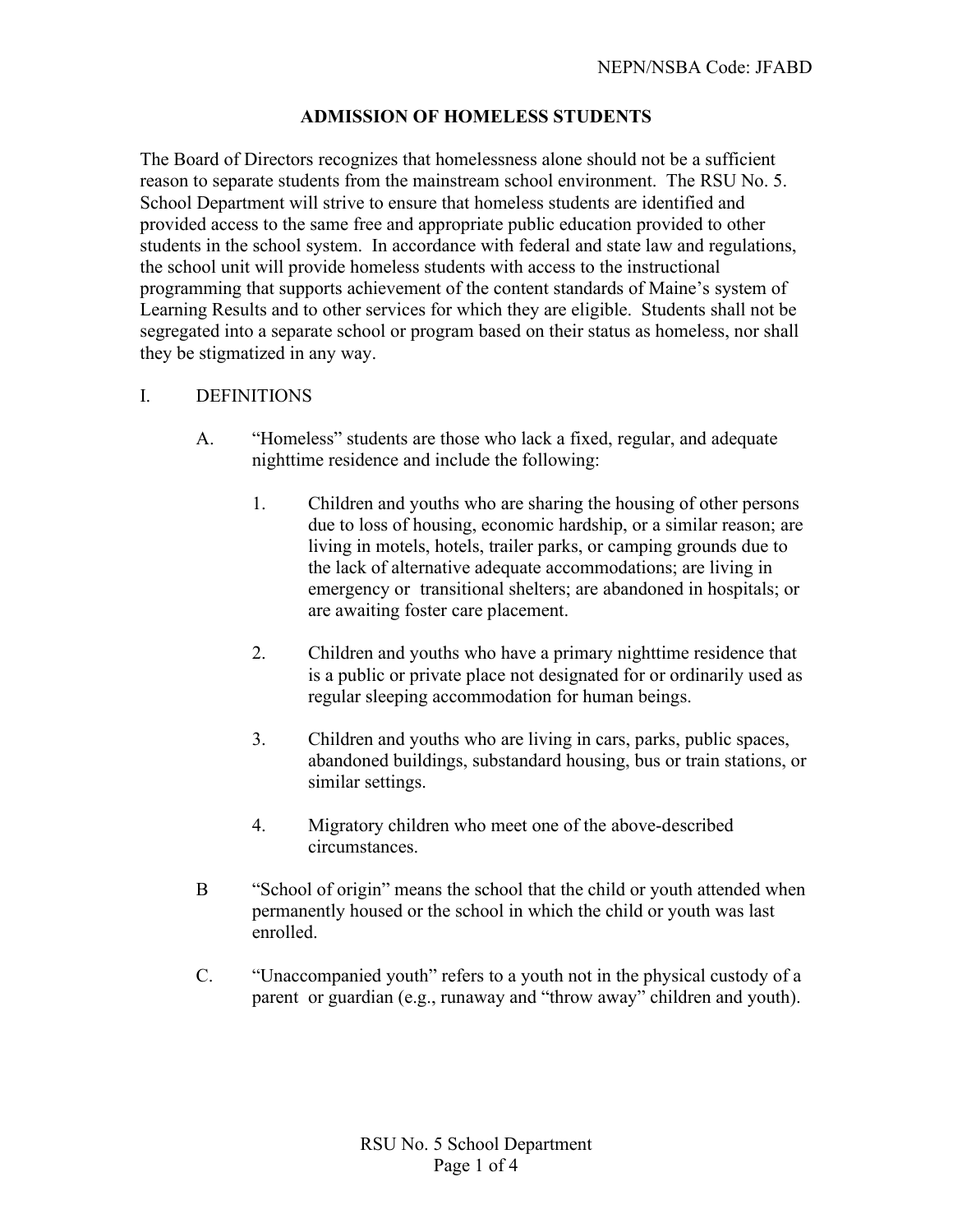# II. HOMELESS STUDENT LIAISON

- A. The Superintendent shall designate an individual to act as the school unit's Homeless Student Liaison. The school unit shall inform school personnel, service providers and advocates working with homeless families of the duties of the school unit's Homeless Student Liaison.
- B. The Homeless Student Liaison will be responsible for ensuring that:
	- 1. Homeless children and youths are identified by school personnel and through coordination activities with other entities and agencies;
	- 2. Homeless children and youths enroll in and have a full and equal opportunity to succeed in schools within the school unit;
	- 3. Homeless families, children, and youths receive educational services for which they are eligible, including Head Start, Even Start, and preschool programs administered by the school unit, and referrals to health care services, dental services, mental health services, and other appropriate services;
	- 4. The parents or guardians of homeless children and youths are informed of the educational and related opportunities available to their children and are provided with meaningful opportunities to participate in the education of their children;
	- 5. Public notice of the educational rights of homeless children and youths is disseminated where such children and youths receive services, such as schools, family shelters, and soup kitchens;
	- 6. Enrollment disputes are mediated in accordance with law;
	- 7. The parent or guardian of a homeless child or youth, and any unaccompanied youth, is fully informed of all transportation services, including transportation to the school of origin, and is assisted in accessing transportation to the school the student will be attending;
	- 8. Unaccompanied youths are assisted in placement or enrollment decisions and provided notice of the right to appeal; and
	- 9. Children or youths who need to obtain immunizations or immunization medical records receive assistance.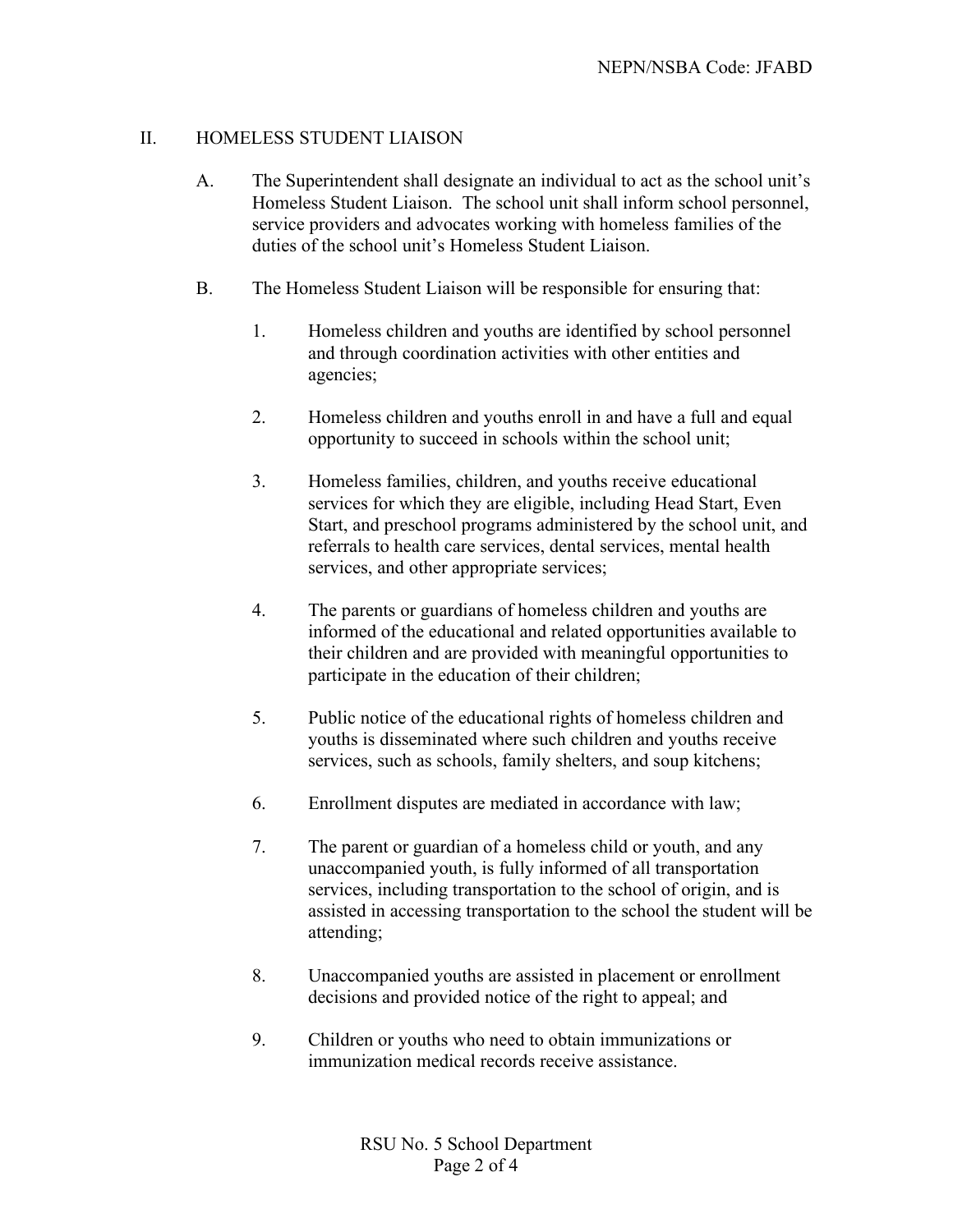# III. ENROLLMENT/PLACEMENT

The school unit will determine, according to the best interest of the child or youth, whether the child or youth will be enrolled in the school of origin or in the public school that non-homeless students who live in the attendance area in which the child is actually living are eligible to attend. In determining the best interest of the child or youth, the school unit will, to the extent feasible, keep the child or youth in the school of origin, unless doing so is contrary to the wishes of the parent.

If the youth is unaccompanied by a parent or guardian, the homeless student liaison will assist in placement and enrollment decisions, with the views of the youth taken into consideration.

The school selected shall immediately enroll the homeless child or youth, even if the child or youth is unable to produce records normally required for enrollment, such as previous academic records, immunization records, evidence of residency, or other documentation.

The school unit may require a parent or guardian of a homeless child or youth to provide contact information.

The school unit must provide a written explanation, including a statement regarding the right to appeal, to the parent or guardian of the homeless child or youth if the school unit sends the child or youth to a school other than the school of origin or other than a school requested by the parent or guardian.

In the case of an unaccompanied youth, the homeless student liaison will provide notice of the right to appeal.

The enrolling school shall contact the school last attended by the child or youth to obtain relevant academic and other records. If the child or youth needs to obtain immunizations or immunization or medical records, the parent or guardian of the homeless child or youth will be referred to the homeless student liaison for assistance.

#### IV. ENROLLMENT DISPUTES

If there is a dispute concerning enrollment, the child or youth shall be immediately enrolled in the school in which enrollment is sought, pending resolution of the dispute. The parent or guardian will be provided, in writing, with a written explanation of the school unit's decision and the right to appeal the decision.

The homeless student liaison shall ensure that an unaccompanied youth is enrolled in school, pending resolution of a dispute.

> RSU No. 5 School Department Page 3 of 4